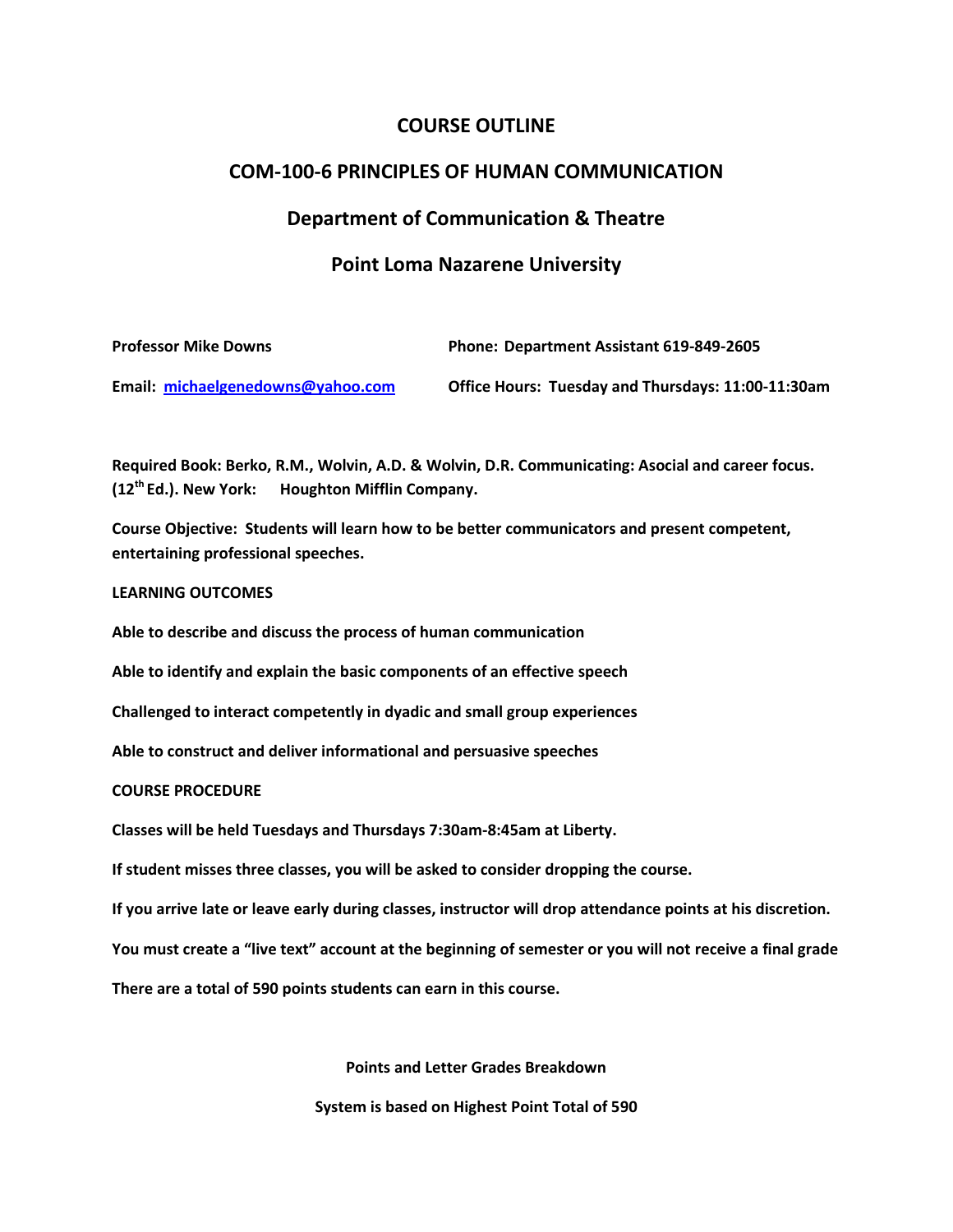| <b>POINTS</b> | <b>LETTER GRADES</b> |
|---------------|----------------------|
| 561 and above | A                    |
| 532-550       | A-                   |
| 514-521       | B+                   |
| 497-503       | B                    |
| 474-486       | <b>B-</b>            |
| 455-463       | $C+$                 |
| 435-444       | $\mathsf C$          |
| 416-424       | $C -$                |
| 398-405       | D+                   |
| 381-387       | D                    |
| 358-370       | D-                   |
| 357 or less   | F                    |

| Each class is worth 5pts                            | $5 \times 32 = 160$ |
|-----------------------------------------------------|---------------------|
| Each quiz is worth 5pts (every other week-chapters) | $8 \times 5 = 40$   |
| Each assignment is worth 6pts                       | $15x6 = 90$         |
| Each speech is worth 100pts                         | 3x 100=300          |
| <b>TOTAL POINTS</b>                                 | 590                 |

**Each speech will be evaluated based on several criteria. Grading is subjective and objective.**

**Each major speech (3) IS WORTH 100 POINTS**

**.**

**Each student is required to dress professionally when giving the three main speeches: Speech onetopic to be determined, speech two-informative and speech three-persuasive.** 

 If you miss a speech and present it at a later date instructor will automatically deduct 10-points. If you turn in late assignment I will automatically deduct 5-points. (All late assignments are due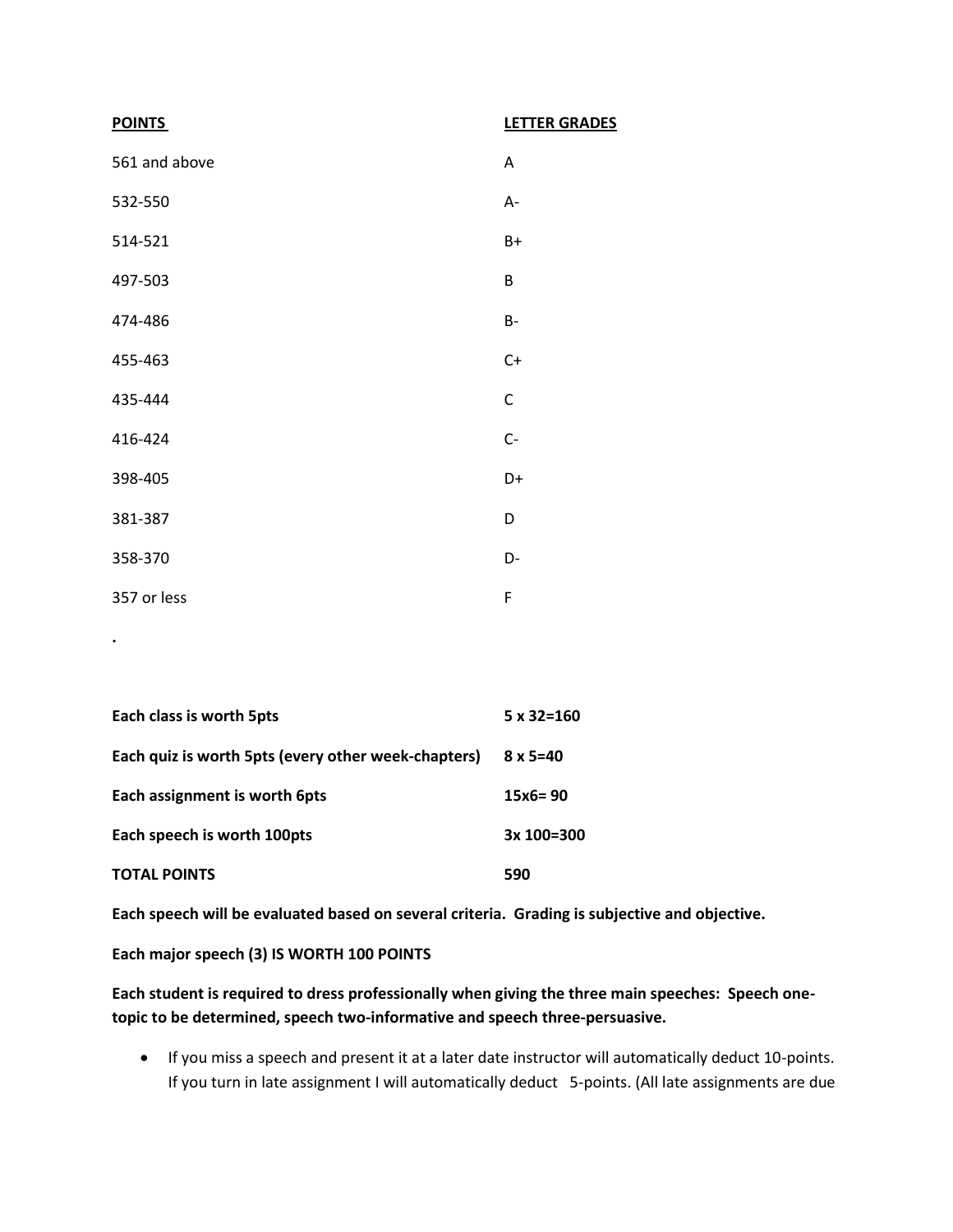on day of final exam presentation by email). You cannot give a missed speech or assignment during final day of class.**.**

# **Instructor will seldom discuss chapters during class but students are required to know material for weekly quizzes.**

Quizzes will be taken in class.-True and False and Multiple Choice and Essay questions.

 You must give completed quiz to instructor before leaving class. Instructor will check your name on attendance list. If your name has not been checked but you are listed as attending class that day, you will receive an F for the assignment. Be sure your name has been checked-off before leaving class. A missed quiz must be taken the next class. No missed quizzes will be taken on day of final exam.

- **If you miss the final day of class, you will receive an f for the last day of class. There will be no makeup final exam speeches.**
- Please arrive on time. Turn off your cell phones before class starts and place them where they will not be a distraction to you or others. Personal computers, tablets, smartphones can be used only for taking notes or completing in-class assignments. You will be asked to leave the classroom if you are found texting or doing other homework, playing games or are on social networking sites on laptops during class time. Unless the building/department forbids it and except on speech days, food and drink are allowed.
- **ATTENDANCE:** A missed day will result in four points taken from your grade. Tardiness (arriving 10 or more minutes after the start of class) or leaving class early (more than 10 minutes before the end) will result in ½ absence for that day. Excused absences (University-sponsored sports, forensics or other activities) need to be brought to my attention in writing **before** the day(s) you will be absent. If you are absent from more than 10% of class meetings, I have the option of filing a written report that may result in de-enrollment. If the absences exceed 20%, you may be de-enrolled without notice. See "Academic Policies in the undergraduate academic catalog.
- **SYLLABUS:** If changes to the syllabus are given verbally in class, any student absent on that day is responsible for getting the changes.
- Make-ups will not be given unless you make prior arrangements with me-quizzes and assignments only.
- **FINAL EXAMINATIONS:** No accommodations for early examinations or alternative days are allowed per university policy.
- **ASSIGNMENT SUBMISSIONS**: All work is due on the day indicated on the assignment requirement sheet. If you turn in an assignment after the due date indicated on the assignment sheet there will be a 5 point deduction for each day the assignment is late. There is no distinction between "excused" and "unexcused" assignments.